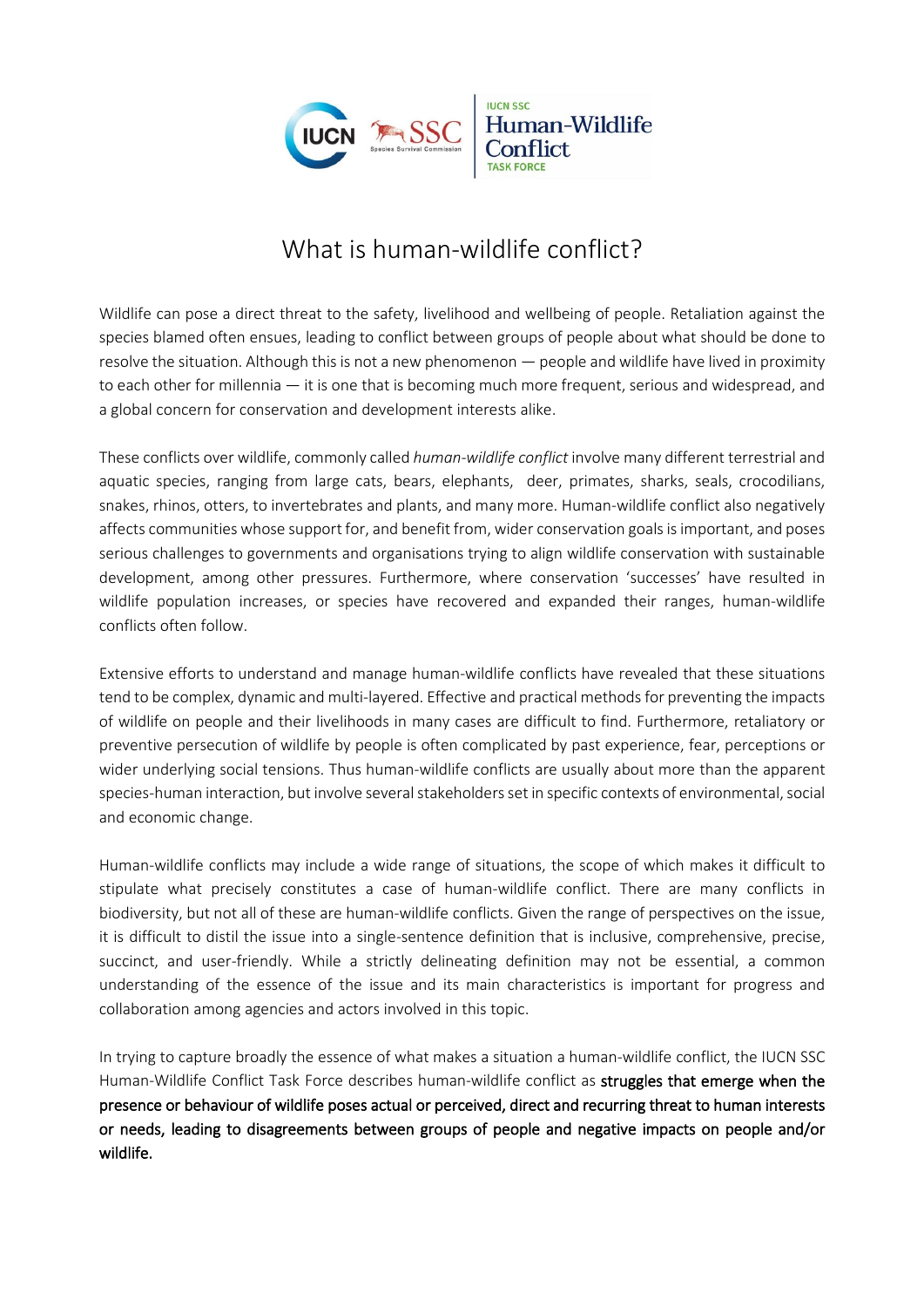At its core, HWC is about a direct or perceived interaction between wildlife and people, over which there is some clash or disagreement among the people involved. Human-wildlife conflicts typically contain elements of interaction, intention or recurrence, linked to underlying social tensions, and often involve species of concern to conservation.

Thus, situations such as crop raiding by elephants leading to poisoning of elephants by farmers, or livestock predation by lions causing local persecution of lions, or mass culling of birds or bats to prevent damage to orchards are fairly clear cases of human-wildlife conflict. There are, however, many other circumstances involving wildlife which may or may not be regarded as human-wildlife conflict, depending on viewpoints. Poaching, vehicle collisions, rare attacks and disease transmissions are scenarios where the delineation of whether or not it constitutes human-wildlife conflict is context-dependent.

For example, poaching of wildlife is not necessarily a human-wildlife conflict if the animal has been killed only with the motivation of obtaining meat, body parts, or a trophy, for trade, recreation or cultural reasons. If, however, the animals poached were also blamed for damage caused to livelihoods, then its killing may have been influenced by, and therefore incorporates, human-wildlife conflict to some extent.

Collisions between animals and airplanes, trains, cars, boats or other vehicles are considered by some as human-wildlife conflict, while others argue that if these are purely accidental, then this does not constitute a conflict. Some cases of recurring collisions lead to clashes among groups of people and thereby begin to take on characteristics of conflict. Where collisions are deliberate, for example, drivers striking wildlife on purpose out of superstition or aggression towards the species, this also leads to disagreements among people and is more clearly a case of human-wildlife conflict.

Similarly, incidences of predation on humans by, for example, carnivores or sharks may be considered rare tragic events rather than conflict, however, when recurrence, resentment or retaliation against the species start to emerge and tensions among stakeholders grow, this too can develop into human-wildlife conflict.

Along these lines it follows that zoonotic or other disease transmission from wildlife to humans or their livestock is also not clear cut in terms of whether this should be called human-wildlife conflict. Again, context-specific characteristics and perceptions will guide whether or not it is useful to include these in the definition of human-wildlife conflict. For example, widespread killing of bats or monkeys arising out of fear of epidemic disease outbreaks certainly takes on characteristic elements of human-wildlife conflict.

### The main characteristics of human-wildlife conflicts

The definition recognises that human-wildlife conflicts are diverse and complex and typically marked by the following three characteristics, an understanding of which is key for effective management of humanwildlife conflict:

### 1) Human-wildlife conflicts involve direct and recurring negative interactions between people and wildlife.

All human-wildlife conflicts result from some form of real or perceived damage or threat caused by wildlife, however the degree to which a human-wildlife conflict is merely about the presence or behaviour of animals versus how much the human-wildlife conflict is actually a conflict between different groups of people about the wildlife, can vary greatly. Damage caused by wildlife can range from being negligible or even perceived, to economically devastating and life-threatening. Whatever the severity, if people react negatively to this real or perceived damage and especially if the situation becomes a recurring event, human-wildlife conflict usually ensues.